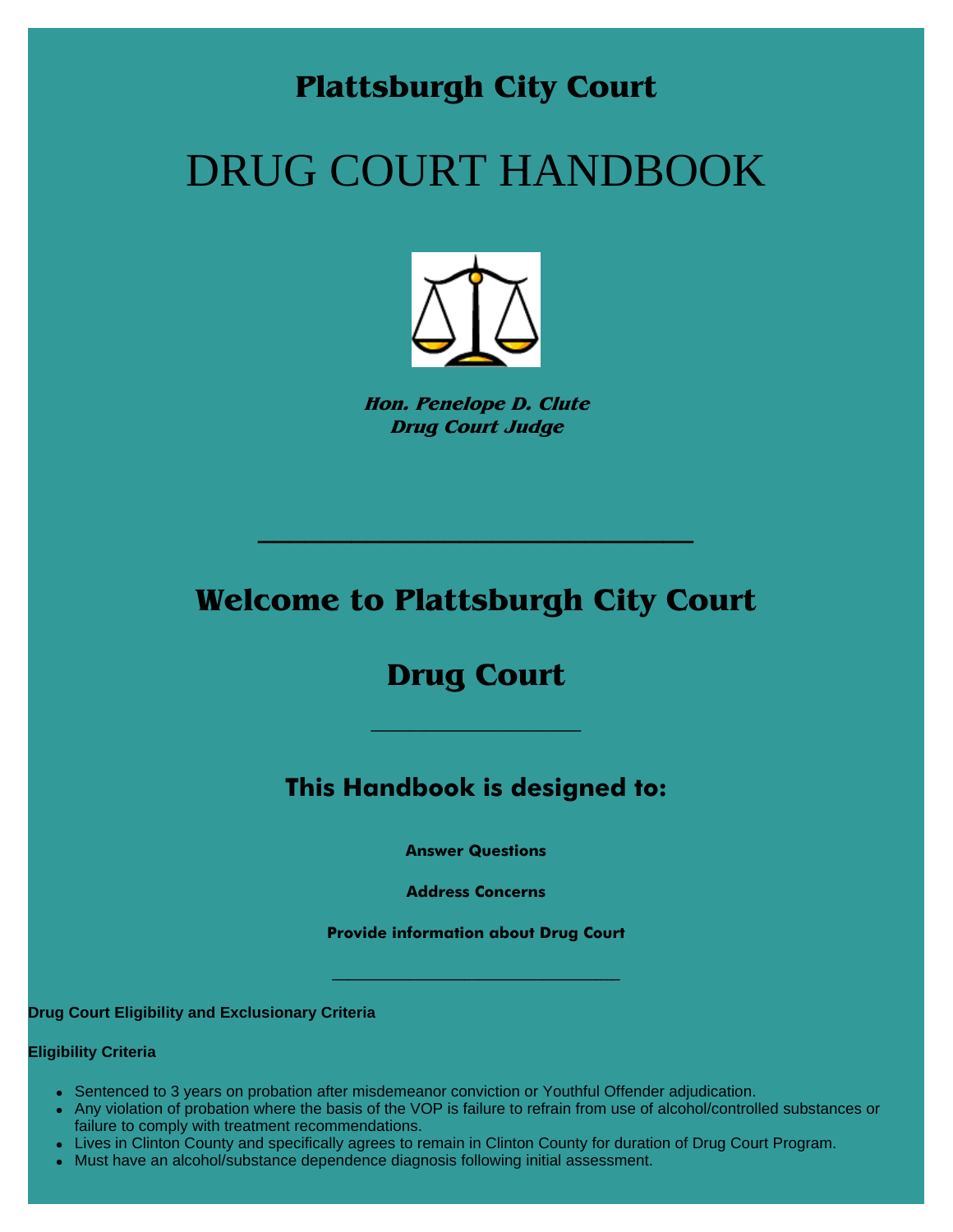- Current charge is for the sale or possession with intent to sell any controlled substance or marijuana.
- Primary diagnosis is a psychiatric disorder.
- Current charge or past conviction of a sexual offense involving a child under the age of 15.
- Actively working as a confidential drug informant with law enforcement.
- Used or displayed a gun in the course of the current or a past offense.

#### **Mission Statement**

To reduce the abuse of alcohol and other drugs and related criminal activity in our community; and to facilitate the return of the Drug Court participants to their families, work environments and society as responsible, contributing individuals.

The Mission will be accomplished through the efforts of the participants and collaboration of our judges, prosecutors, defense counsel, non-judicial personnel, probation department, law enforcement agencies, treatment providers, educators, and community service agencies.

This Handbook will explain what is expected of you and provide general program information. As a participant in the program, you will be required to follow the instructions given in Court by the Judge, follow all of your Terms and Conditions of Probation, and comply with the treatment plan developed for you. Throughout the time you are in Drug Court, your probation officer and treatment provider will be working closely with you and with each other. They will also promptly report all of your progress and any problems to the Drug Court Judge.

### **What is a Drug Court?**

The Drug Court is a special part of the City Court. It is a court-supervised treatment program for Clinton County residents who face non-violent criminal charges and who also have a drug or alcohol addiction. Drug Court is a voluntary program that includes regular court appearances before the Drug Court Judge. If you are accepted into Drug Court, you will be expected to follow a Treatment Plan.

### **What is a Treatment Plan ?**

A Treatment Plan will begin with an evaluation.

This plan may require all or some of the following:

- **Outpatient treatment**
- Inpatient treatment/residential treatment
- Halfway house or transitional housing placement
- Regular and random drug testing
- Counseling (individual and group)
- Self help/sober support activities
- Educational/vocational programs.

**Your probation officer will also help you with other areas of your life according to your individual needs.**

This may include referrals for these and other needs: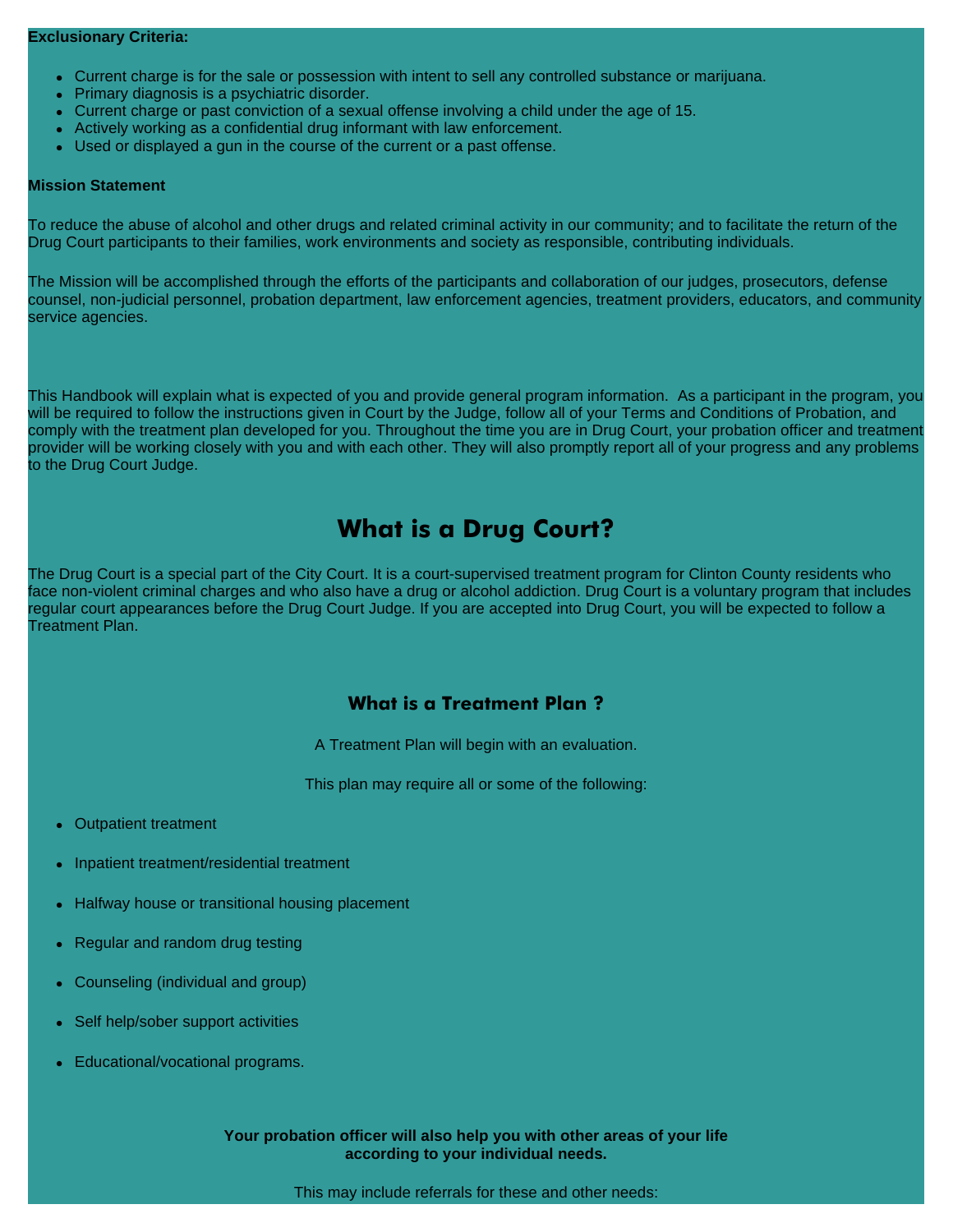- **Skills testing and an educational assessment**
- Job Training and job-readiness training
- School or other educational services
- Job placement services
- **Family counseling**
- Life skills classes
- **Public assistance/Medicaid**
- **Recreational activities**

#### **How can I participate in the Drug Court Program ?**

Following your arrest or Violation of Probation (VOP), you were offered the opportunity to participate in the Drug Court Program or remain in the traditional criminal court for prosecution on your pending charges or VOP. Successful completion and graduation from the program may result in reducing or dismissal of the pending charges or the imposition of a more favorable sentence, depending on the terms of your individual contract.

Failure or dismissal from the program may result in your being sentenced to jail on the charge(s) to which you pled at the time you signed your contract. The maximum possible sentence is stated in your contract.

**• How long will I be in the program?** 

The amount of time you spend in the program will be determined by **your individual progress**, but will be no less than 12 months. Being in Drug Court is a condition of a three year term of Probation; Probation supervision will continue after successful completion of the Drug Court Program. If you graduate from Drug Court and follow all probation conditions, the Drug Court Judge may agree to discharge you from probation before the end of the three year period.

### **What's in it for me ?**

#### <sup>z</sup> **Probation instead of Jail**

In most cases, a lighter sentence will be imposed than would be without successful completion of the Drug Court Program. Talk to your attorney about your specific case and look at your Contract.

<sup>z</sup> **A Second Chance**

This program offers you the chance to move forward in your life with a new outlook and new skills.

<sup>z</sup> **A Healthy Lifestyle**

The program will help you take control of your life in many ways. Even more important than what you will learn not to do (such as abusing drugs and alcohol and committing any more crimes) are the things you will learn how to do: eating right, reducing stress, becoming fully employed, rebuilding family relationships, and becoming a productive member of the community.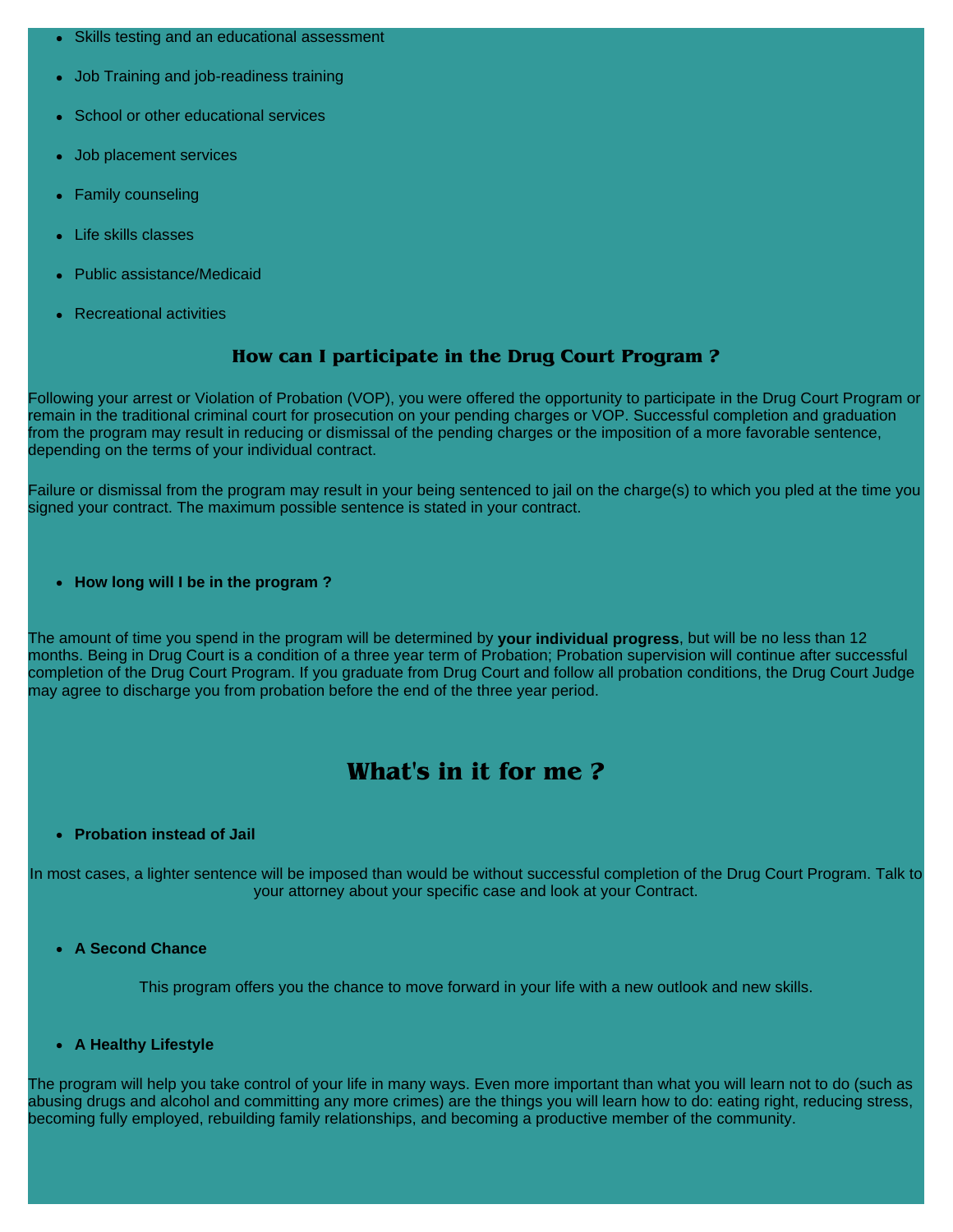| We are here to Help! but                                                                                                                                                                                                                                                                                                                                                                                                      |
|-------------------------------------------------------------------------------------------------------------------------------------------------------------------------------------------------------------------------------------------------------------------------------------------------------------------------------------------------------------------------------------------------------------------------------|
| no one said it would be easy                                                                                                                                                                                                                                                                                                                                                                                                  |
|                                                                                                                                                                                                                                                                                                                                                                                                                               |
|                                                                                                                                                                                                                                                                                                                                                                                                                               |
| On the following pages you will find the steps involved in the program and information about some of the resources that you will<br>need to use in order to succeed. Remember that there are many people who make up the Drug Court Team, and they all want to<br>see you succeed. If you take advantage of the assistance offered by the Drug Court Team, you will discover many ways to make a<br>better life for yourself. |
|                                                                                                                                                                                                                                                                                                                                                                                                                               |
| <b>Rules:</b>                                                                                                                                                                                                                                                                                                                                                                                                                 |
| What are the Rules of the Program?                                                                                                                                                                                                                                                                                                                                                                                            |
|                                                                                                                                                                                                                                                                                                                                                                                                                               |
|                                                                                                                                                                                                                                                                                                                                                                                                                               |
| To remain in the Drug Court Program you are required to follow rules. They are in detail in your<br><b>Contract and are summarized here.</b>                                                                                                                                                                                                                                                                                  |
| 1. You must complete all required paperwork.                                                                                                                                                                                                                                                                                                                                                                                  |
| 2. You must participate in regular court supervision (In other words, you must show up at Drug Court and for meetings<br>with your probation officer on time.)                                                                                                                                                                                                                                                                |
| 3. You must attend all scheduled treatment and support services appointments.                                                                                                                                                                                                                                                                                                                                                 |
| 4. You must successfully complete all phases of the program.                                                                                                                                                                                                                                                                                                                                                                  |
| 5. You must stay clean and sober.                                                                                                                                                                                                                                                                                                                                                                                             |
| 6. You must comply with all Terms and Conditions of Probation and of your Drug Court Contract.                                                                                                                                                                                                                                                                                                                                |
| 7. You must perform assigned community service hours.                                                                                                                                                                                                                                                                                                                                                                         |
|                                                                                                                                                                                                                                                                                                                                                                                                                               |
| 1. Required Paperwork                                                                                                                                                                                                                                                                                                                                                                                                         |
|                                                                                                                                                                                                                                                                                                                                                                                                                               |
| • Contract                                                                                                                                                                                                                                                                                                                                                                                                                    |
| All participants will be required to sign a Contract in Court. Your lawyer, the District Attorney, and the Judge will also sign the<br>Contract. Your Contract may require more than is listed in this booklet. Before you sign your Contract you will have an opportunity<br>to review it with your attorney and have your questions answered.                                                                               |
| • Release of Information                                                                                                                                                                                                                                                                                                                                                                                                      |
| All members of the Team must be able to communicate about your eligibility and progress in the program. Upon entry into the                                                                                                                                                                                                                                                                                                   |

program, you will be required to sign Releases so that the team may have access to information relevant to your treatment. You must also sign additional Releases as needed to arrange further treatment, counseling or support service referrals.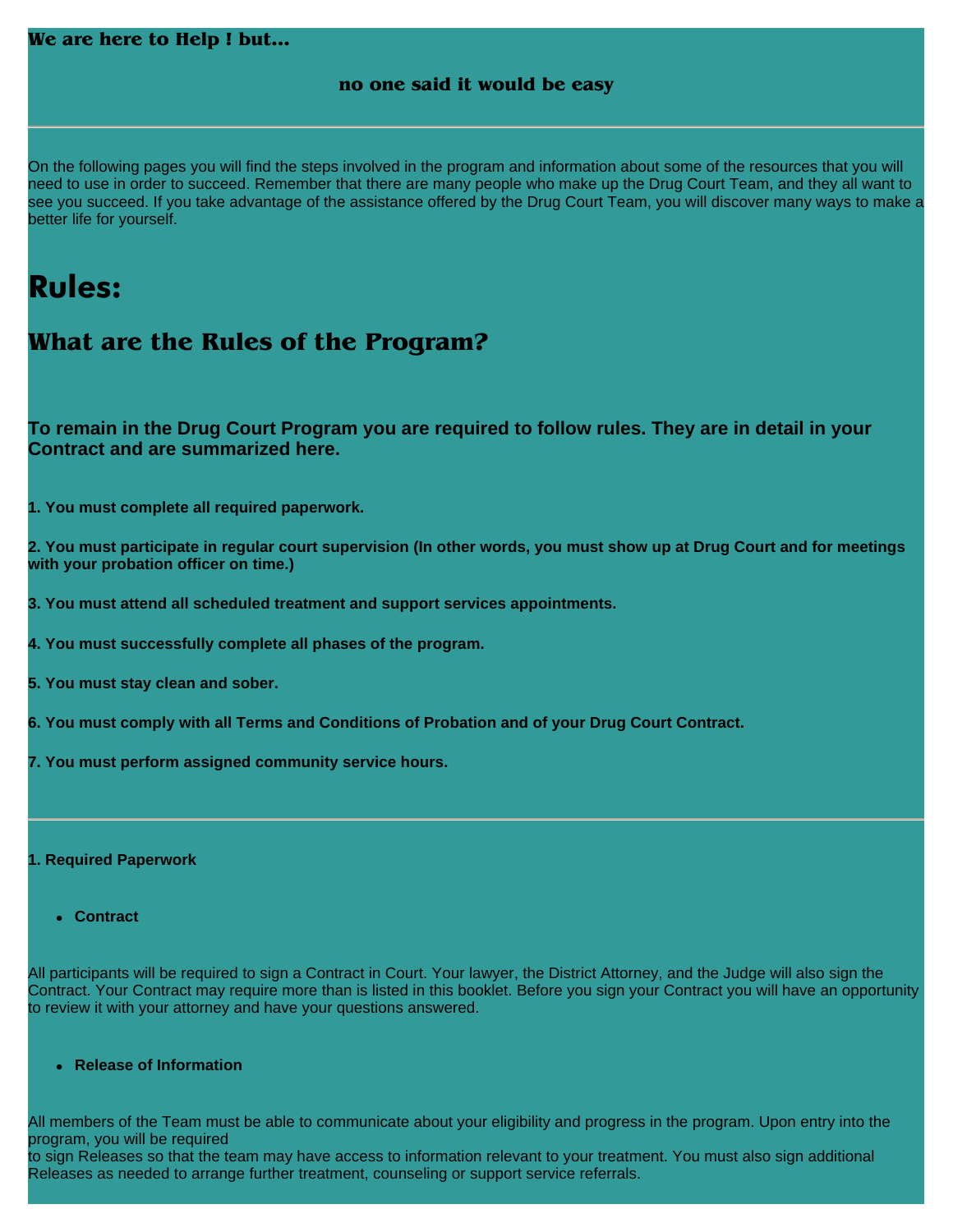#### **2. Regular Court Supervision**

You will be required to appear in front of the Judge on a regular basis. The Judge will be given progress reports regarding your drug tests, attendance, and all aspects of your participation in your treatment program. These reports will come from your probation officer, treatment and/or mental health counselor, and the members of the team support program with whom you are working (such as employment specialist, family advocates, etc.).

The Judge will ask you about your progress, and discuss any problems you may be having. At times, the Judge will ask you if you have been using alcohol or controlled substances, and will order you to take an alco-sensor or urine screen while you are at Court. You must truthfully answer all of the Judge's questions.

During Phase 1, you must come to City Court every two weeks. As you make progress, your court appearance schedule will be reduced. If you are doing well, you will be encouraged to continue working towards the goal of graduating.

#### **3. Attendance**

As a participant you are required to attend all of your scheduled treatment sessions, probation appointments, all of your other appointments, and all of your scheduled court dates.

Treatment sessions include counseling, substance abuse sessions, education sessions and all other sessions as directed. You are required to be on time for all sessions. If you are late, you may not be allowed to attend and may be considered absent.

Your treatment schedule will vary according to your needs and progress. It is your responsibility to both *schedule* all needed appointments and to *arrive on time* for them.

#### **4. Completion of Program Phases**

The Program Phases are explained in the following pages.

They are your steps to success ! !

### **Phases**

The Drug Court is a four-phase program that lasts a minimum of one year. Total program length is based upon individual progress. Each phase consists of specific treatment goals, activities and requirements that you must meet before moving to the next phase. The Phases are explained in detail on the following pages.

**Remember: While there are certain things you must complete, your ability to move along in the program and graduate will depend mostly on your own actions. If you miss appointments, ignore other requirements, or fail to stay away from drug and alcohol use, your time in the program could be longer, or you could be terminated from Drug Court. This could result in your probation being revoked and the Judge sentencing you to the County Jail.**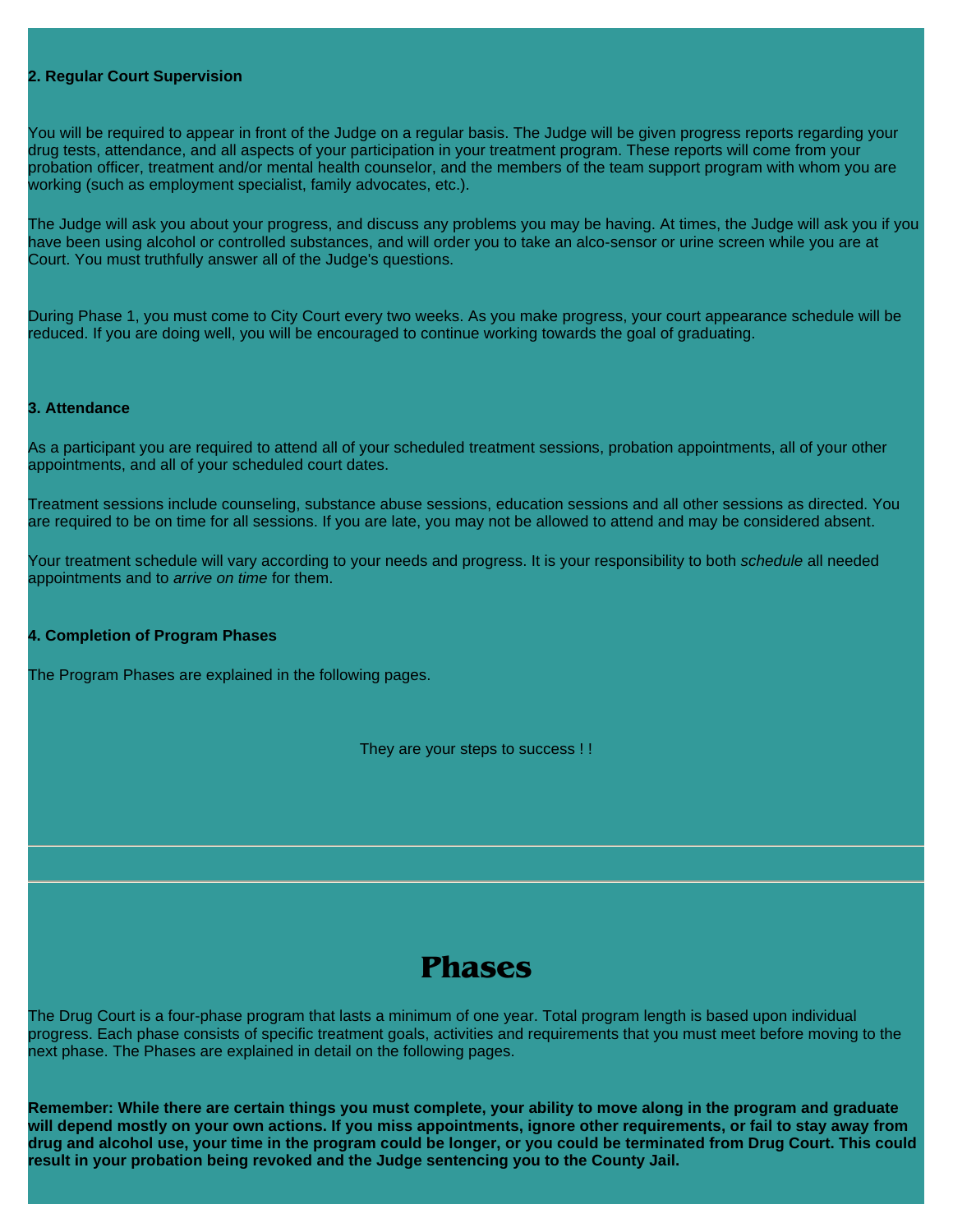### **Orientation Phase**

Orientation is the beginning of the program; Orientation ends when you enter your recommended treatment program. During Orientation you will be assigned a treatment provider, and he or she will work with you to develop your individual treatment plan.

You will be screened by a treatment provider to see if you qualify for the program. Once you qualify for the program you will be asked to sign a Contract in Court that states you understand the expectations of the program and agree to follow all of the terms.

The Contract also says what will happen when you successfully complete the program or the consequences if you fail. Your probation officer or treatment counselor can answer any questions that you may have about the program.

### **During Orientation you must:**

- complete an intake interview with the probation officer
- complete a substance abuse evaluation
- develop an individual treatment program
- submit to random drug screenings and alcohol breath tests.

After you begin your recommended treatment program and sign your Contract you will advance to Phase 1.

### **Phase 1 - Introduction & Stabilization**

Phase 1 begins after you successfully start your initial treatment program, and lasts a minimum of eight (8) weeks. Your treatment program could include an inpatient or outpatient program.

#### **During Phase 1 you must:**

- **appear in Drug Court every other week**
- **participate in recommended alcohol/drug treatment comply with drug testing at least 2 times per week**
- **permit random unannounced home visits by probation officer/police officer.**
- **complete an educational/employment assessment and seek employment, vocational training or educational program**
- **complete mental health screening and attend all recommended follow-up services and/or treatment**
- <sup>z</sup> **complete family evaluation**
- <sup>z</sup> **attend self help/sober activities**
- **promptly comply with any court ordered sanction.**
- **attend all scheduled probation appointments**
- **begin community service work**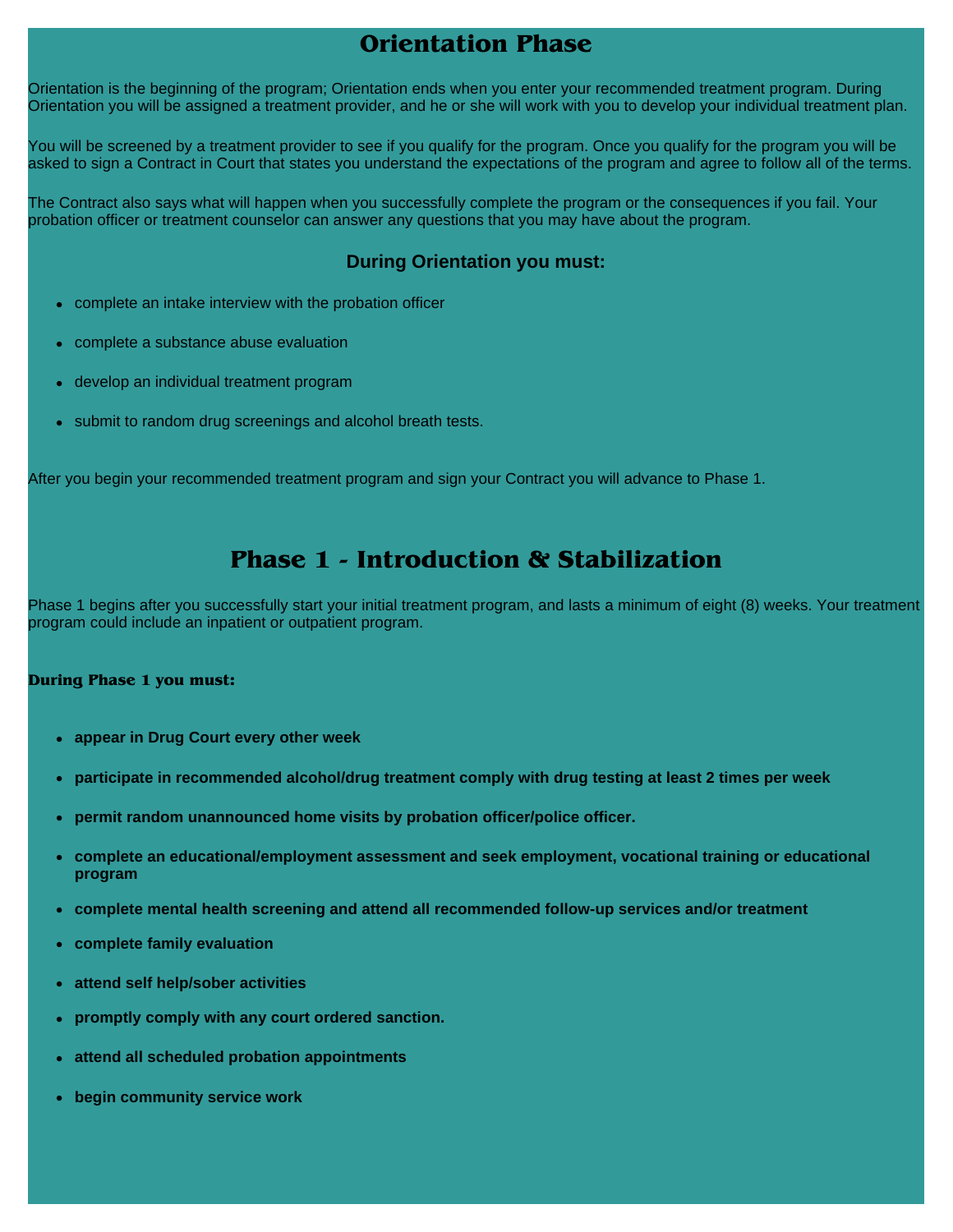#### **To advance to Phase 2 you must have**

- at least 30 days of clean drug & alcohol screens,
- made payments towards treatment fees, as well as any fines or restitution,
- <sup>z</sup> completed a written assignment acknowledging a chemical dependency problem and a commitment to a drug-free lifestyle,
- and have met all other Phase 1 requirements.

Your probation officer and treatment provider will recommend to the Treatment Team and the Judge when you are ready to move on to the next Phase.

**Remember that your moving to the next phase is based on your own progress and your ability to stay focused on what you must do to meet all of the program rules and expectations.**

### **Phase 2 - Acceptance**

The counseling in this Phase will focus on sober living. In addition, the participant will begin to actively address issues related to personal, family, medical, vocational and housing needs. Phase 2 will be at least 18 weeks long.

#### **During Phase 2 you must:**

- continue abstinence
- continue involvement with self help/sober support activities
- comply with any necessary referrals
- report to probation officer as directed by court or probation officer
- attend Drug Court as directed
- comply with random urine/alcohol testing, minimum of 4 times per month
- attend treatment program as directed and follow all treatment recommendations.
- start educational classes or job skill training.
- attend life skills, health, employment and education programs as directed.
- promptly comply with any court ordered sanction.
- stay current with all treatment fees, fines and restitution payments.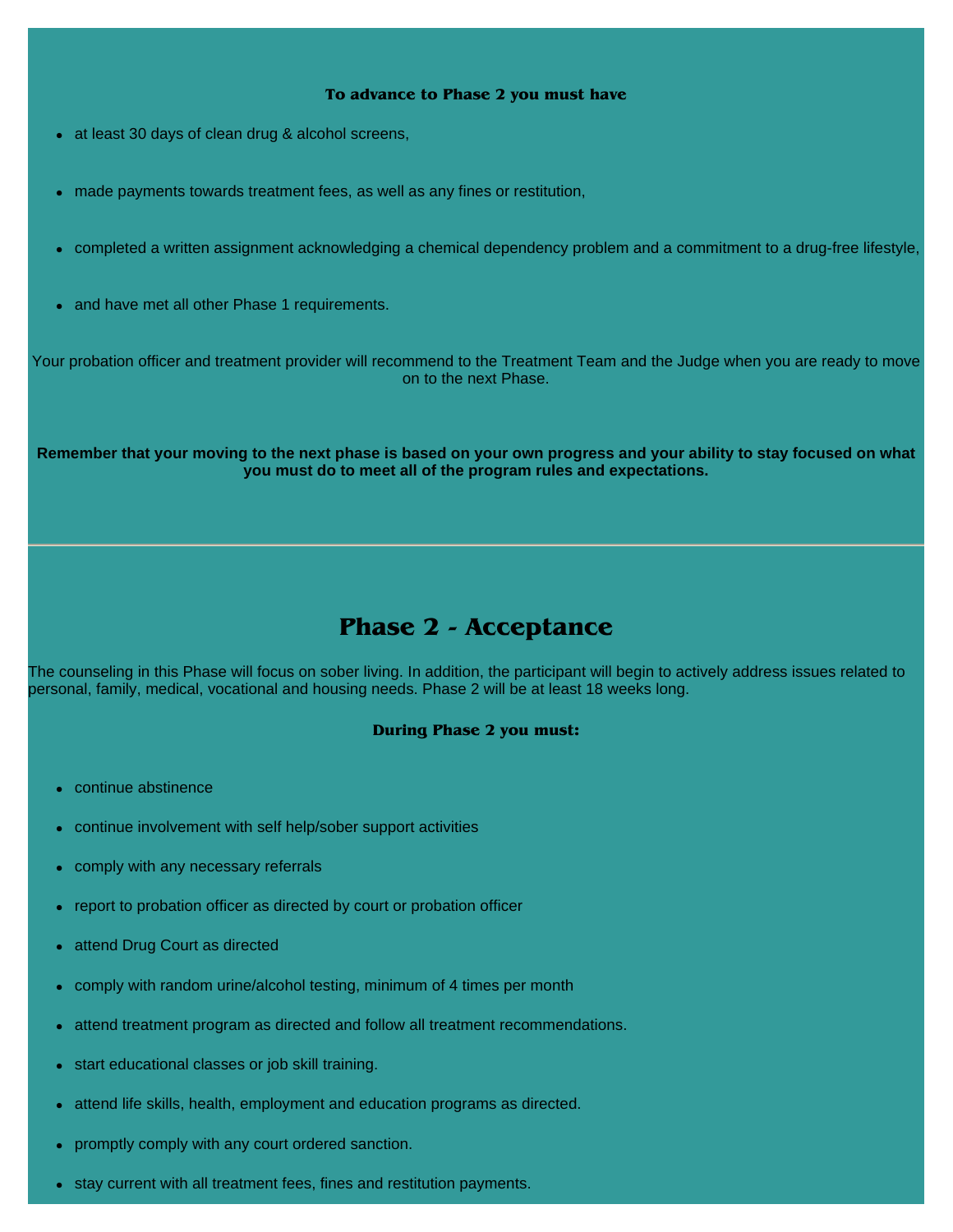- continue working your community service hours
- demonstrate your personal acceptance of your chemical dependency problem and the need for recovery
- document contacts with recovery mentor

**To advance to Phase 3**, you must not have used drugs or alcohol for at least 60 days, must be involved in your educational/employment plan, and must have met all Phase 2 requirements. Your probation officer and treatment provider will recommend to the Treatment Team and the Judge when you are ready to move on to the next phase.

**Remember that your moving to the next phase will be based on your own progress and your ability to stay focused on what you must do to meet all of the program rules and expectations.**

### **Phase 3 - Change Period**

Your Treatment Plan will be updated and will reflect your progress, new treatment goals, and objectives for this Phase. Phase 3 will focus on Relapse Prevention, allowing the participant an opportunity to develop the coping skills necessary to deal with stressful life situations. The participant will encourage family members to participate in the recovery process. Phase 3 will be a minimum of 18 weeks long.

#### **During Phase 3 you must:**

- update your Treatment Plan
- continue abstinence
- attend individual and group counseling sessions as directed
- attend conjoint/family counseling sessions
- comply with random alco-sensor and urinalysis
- follow all treatment recommendations
- attend Drug Court as directed
- report to probation officer as directed
- <sup>z</sup> continue involvement with self help/sober support activities and recovery mentor
- continue employment and/or education
- continue performing community service

**To advance to Phase 4**, you must not have used drugs or alcohol for at least 90 days, must be involved in your educational/employment plan, and must have met all Phase 3 requirements. Your probation officer, case manager and treatment provider will recommend to the Treatment Team and the Judge that you are ready to move on to the next phase, if your progress merits it.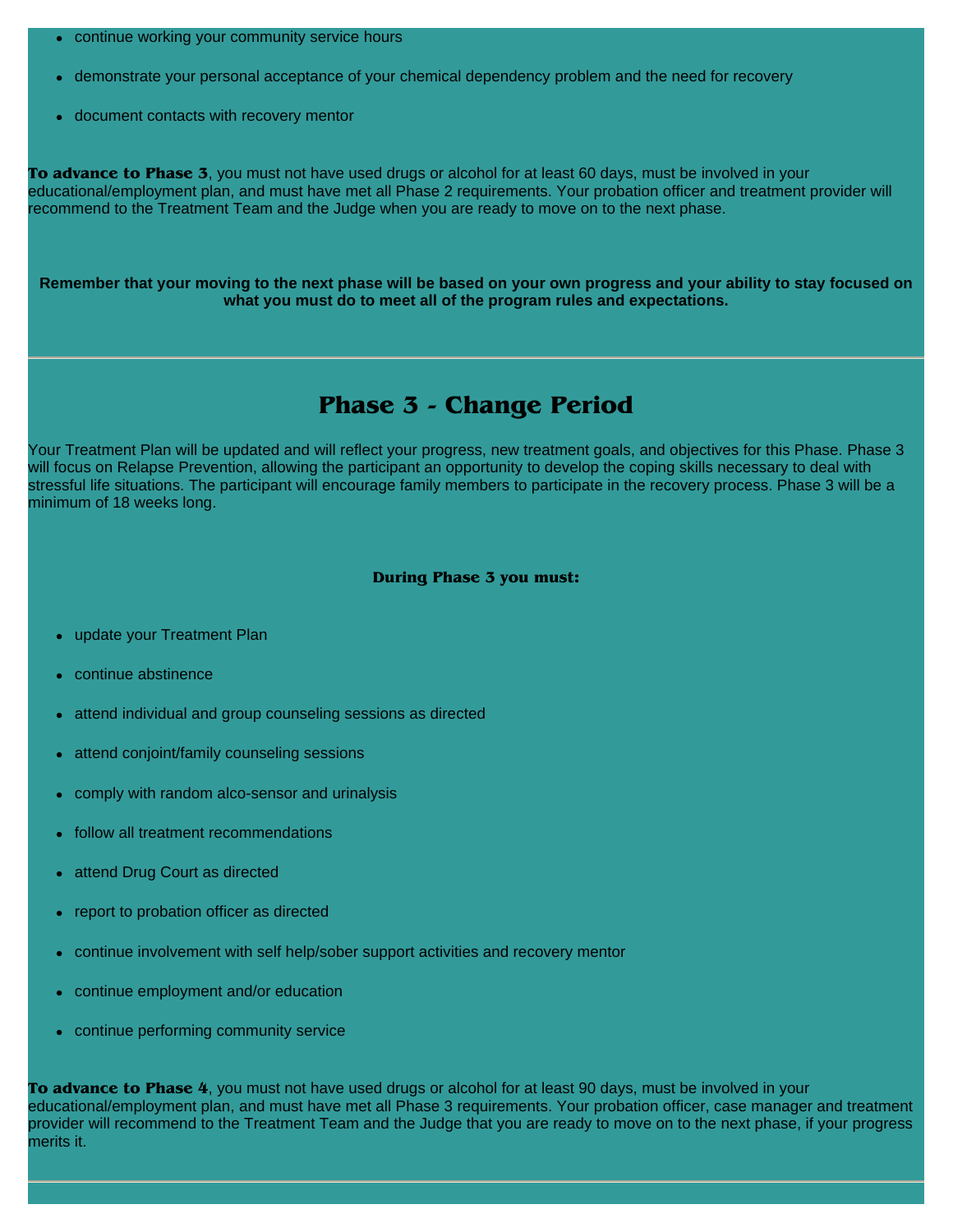### **Phase 4 - Relapse Triggers and Relapse Prevention**

The main focus of this phase will be relapse prevention, maintaining abstinence from alcohol and substances, mentoring and daily living skills. During Phase 4, the participant receives supportive services that aid in continued success in the community as a sober, productive and responsible citizen. Phase 4 is a minimum of 8 weeks long.

Relapse and triggers can happen at any time in many different ways. Your probation officer and treatment counselors will help you identify them and discuss ways to either prevent bad situations or to work through them when they cannot be avoided.

### **Relapse triggers can include:**

**hanging around with people who are drinking and drugging**

**going to places where you used drugs or alcohol in the past**

**spending time thinking about the parties and forgetting about the problems your drug and/or alcohol use created**

**fights with loved ones**

**disappointments, bad luck**

**idle time**

**anniversaries of sad events**

**celebration events, holidays, good luck**

**medicine, even prescription drugs, that can affect how you feel**

During this phase you will have an updated Treatment Plan, you will continue with individual counseling, self help/sober support network and recovery mentor, random alco-sensor and urinalysis, employment or education, will appear in court as directed and will pay all required fees, fines and restitution.

#### **You must also:**

Incorporate abstinence as a life choice.

Report to your probation officer as directed.

Attend life skills, health, employment and education programs as directed.

Complete your community service hours.

Complete and submit your pre-graduation questionnaire.

**This is the last phase of your program before graduation. In order to graduate you must complete this Phase. The final decision about your readiness to graduate will be made by the Judge and Team.**

**Your probation officer will let you know when the Judge and Team have decided that you are eligible for Graduation. You must then complete your Graduation Interview Form, submit it as directed, and attend a graduation panel review.**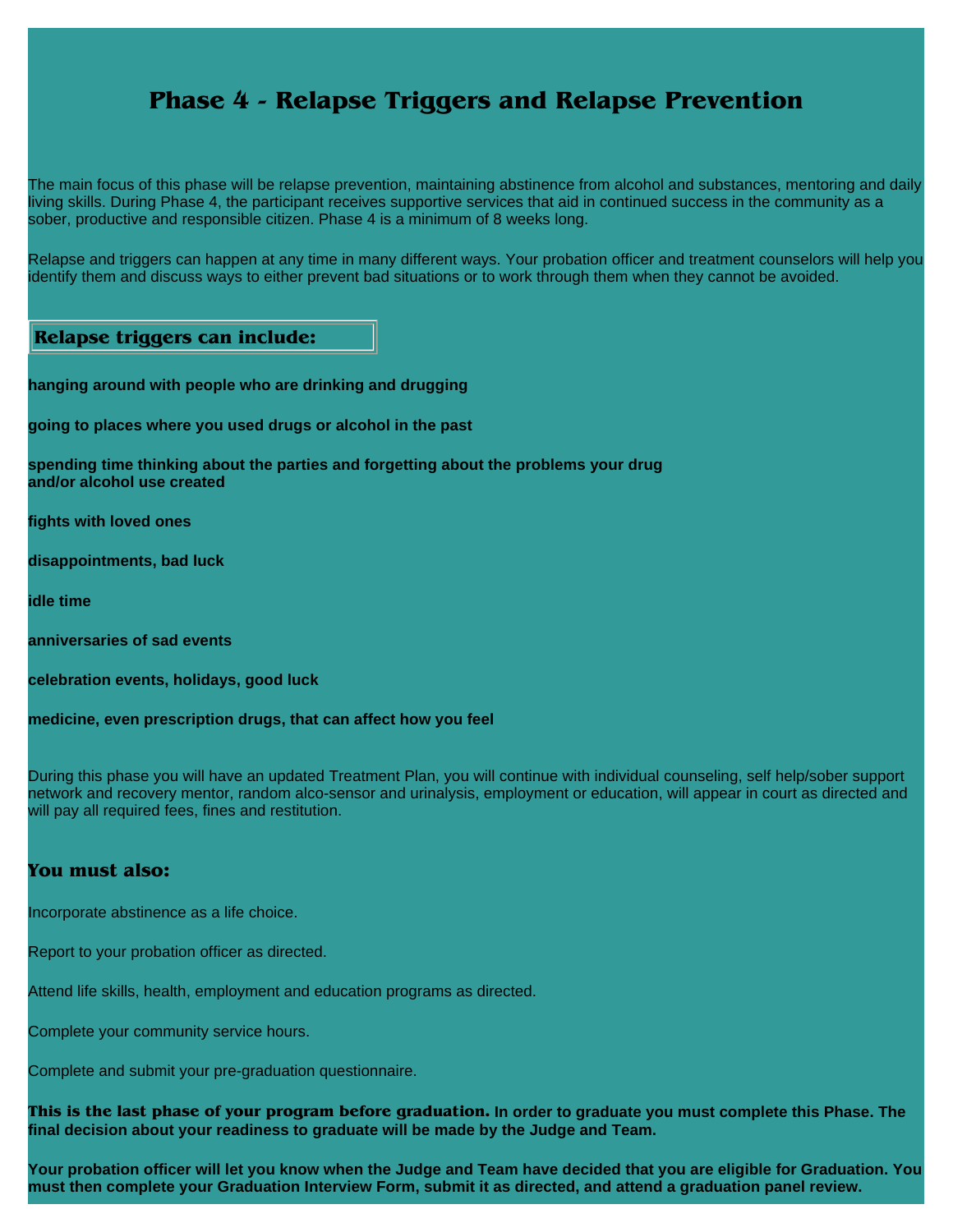### **Graduation**

**is a time to celebrate your transition to a healthy lifestyle. You will be able to invite your family and friends to join you at your Commencement Ceremony.**

### **This special event is a celebration of your accomplishments and marks the beginning of your new way of life.**

*The Commencement Ceremony*

*marks your formal graduation*

*from the program and the start of*

*your lifelong work to remain*

*sober and productive !*

Following your graduation, you will be invited to participate in the **Alumni Group**. This group is provided to help you continue to succeed. An open invitation is extended to you and your family to continue to have support from the program.

## **Drug Court Expectations**

### What else is expected of me?

As you can see, you are expected to follow a set of basic rules. Some other expectations have to do with how you act in Court and the things you must do to follow your own treatment plan.

#### **The Rules require that everyone in Drug Court will:**

- $\bullet$  treat others with respect;
- follow a dress code;
- comply with urine testing and alcohol breath testing;
- NOT possess, sell or use drugs or alcohol; and
- NOT break the law.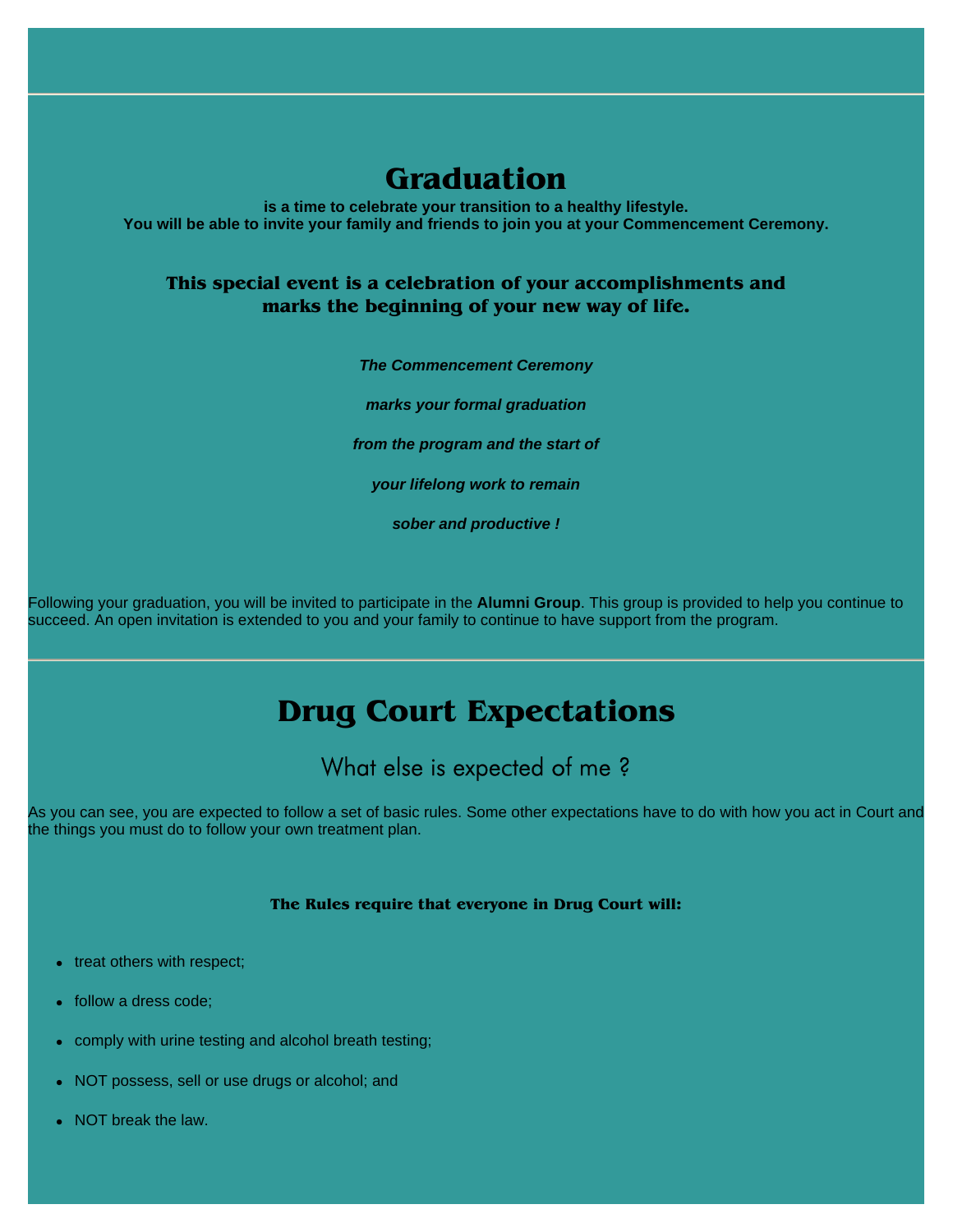**The expectations you set up with your probation officer will probably also cover areas of:**

- housing;
- healthcare:
- employment and education; and
- life skills education.

### **Treatment of others:**

You must respect the opinions and feelings of other people in Drug Court. Verbal or physical threats to anyone in the program or any member of the team will not be tolerated. Any such behavior will immediately be reported to the Court and may result in a severe sanction or your termination from the program.

You will not be asked to be an informant in this program. You will not be expected or be encouraged to discuss any information concerning anyone's behavior or progress except your own.

#### **Dress Code:**

You are required to dress appropriately for all Court sessions, probation and treatment appointments. Inappropriate clothing includes shorts, tank tops, crop tops, muscle shirts, clothes bearing drug or alcohol related themes, clothes advertising alcohol or drug use, or those with sexual words or pictures, and attire that is sexually provocative. Sunglasses are not to be worn in Court unless approved by a doctor.

### **No Possession or Use of Drugs:**

If you possess, sell, or use alcohol or illegal drugs, you are violating your Drug Court Contract and your Probation. You are required to truthfully report all drug or alcohol use to the Judge at each Court appearance. The Judge may require a urine screen or breath test when you come to Court.

- substance abuse will result in sanctions and may require increased treatment attendance. The possible sanctions are listed at page 26 of this Handbook.
- failure to report or falsely reporting drug or alcohol use will result in a jail sanction.
- any drugs that a doctor prescribes for you must be reported to your case manager before you fill the prescription.

#### **Drug and Alcohol Screening:**

One of the primary goals of the program is to **HELP YOU** remain abstinent from alcohol and all non-prescribed drugs. You will be tested throughout the entire program. The Judge will have access to all drug results including failures or refusals to test and may order a drug test at any time. A positive test or admission of alcohol or other drug use will not disqualify you but will result in a sanction or change in treatment. Lying about use will result in a sanction. Drug screens may be conducted at your drug treatment facility, at the probation department, during Court appearances, during your home visits, or at any other time.

#### **You are required to report all drug and alcohol use to the Judge at each Court appearance.**

- Substance use will result in sanctions and increased treatment attendance.
- Failure to report drug or alcohol use will result in a jail sanction.
- Any drugs that a doctor prescribes for you must be reported to your probation officer before you fill it.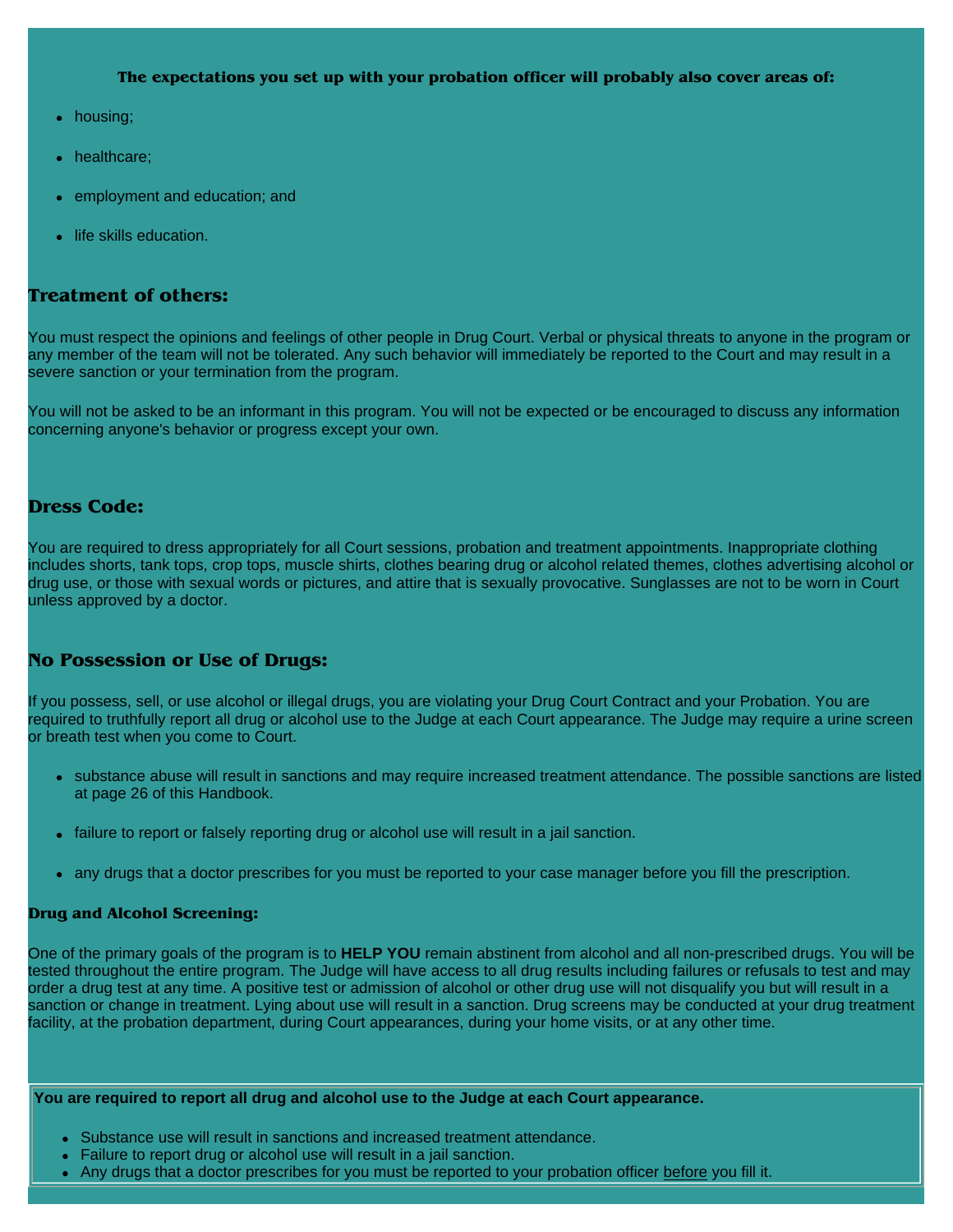### **No Violations of the Law**

You are required to obey all laws. Additional offenses may result in being terminated from Drug Court, revocation of probation and sentence to jail.

### **What if I don't follow the Drug Court Rules?**

If you break the rules of the Drug Court you may be subjected to a sanction. Doing any of the following will result in a sanction:

**New Arrest**

**Leaving a Treatment Program**

**Breaking the rules at a Treatment Program (not resulting in termination)**

**Positive urine or alco-sensor test, or admission of use.**

**Failure to take a drug test (urine screen and/or alcohol tests)**

**Attempts to falsify drug tests, or lying about use**

**Missing or arriving late for group or individual treatment appointments or any other appointments**

**Missing or arriving late for Drug Court appearances**

**Failure to follow the direction of the Drug Court Judge or probation officer**

**Demonstrating a lack of program progress**

### **Sanctions include:**

- <sup>z</sup> **Verbal warning or admonishment in court;**
- **Essay assignment**
- **Increased urine testing**
- **Increased attendance at sessions or City Court**
- **Increased probation appointments**
- **Increased Community Service hours**
- **Placement in an earlier Phase or repeating a Phase**
- **A higher level of treatment**
- **Electronic monitoring house arrest\***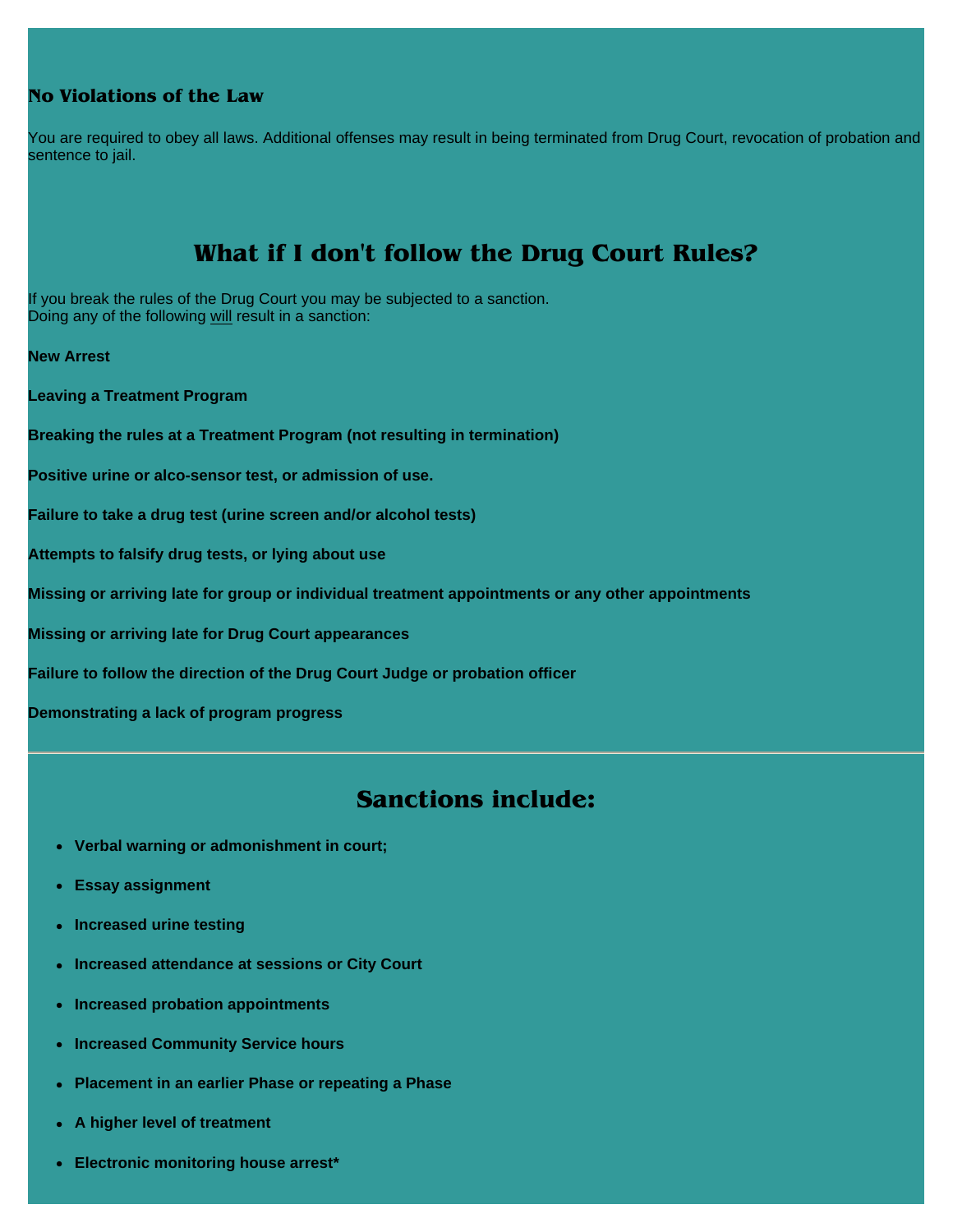- Electronic alcohol breath testing device through the probation department<sup>\*</sup>
- **•** Incarceration
- **Dismissal from the Drug Court**

\*The daily cost of these devices must be paid by the Drug Court participant.

### **Incentives for progress include:**

- <sup>z</sup> **Awards;**
- <sup>z</sup> **Recreational activities;**
- **Decrease in urine testing;** 
	- **Decrease in attendance at Court;**
	- **Certificates of Completion;**
	- **Graduation;**
	- **Dismissal or reduction of charges;**
	- **Possible early discharge from Probation;**
	- **SOBRIETY and a DRUG FREE LIFE.**

### **Support Services**

As a Participant you will be required to participate in Support Services. It is essential that you develop the skills that will allow you to build a lasting recovery that will help you for the rest of your life. The Drug Court Team recognizes that recovery is not an easy process, and we praise your effort and courage to change. Together, we can make it work.

**Housing**: Stable housing is necessary for recovery. Before you make a change in your living situation you must discuss it with your probation officer and the Drug Court Judge. Your probation officer can help you identify better housing if needed.

**Healthcare:** You will complete a substance abuse evaluation after enrolling in the program. Our interest in helping you build a healthy lifestyle does not stop there. Developing positive health habits and knowing how to handle physical and emotional setbacks is vital for your success in recovery. As a participant in this program, you will be supported in dealing effectively with current medical conditions and in learning how to maintain a healthy lifestyle.

You are expected to seek medical attention when needed and to follow through on medical advice. You may also be asked to provide evidence to the Judge of your medical conditions or appointments. Any prescribed drugs must be reported to your treatment provider and probation officer before the prescription is filled. You must tell your doctor about your addiction and that you are in Drug Court. For more specifics on this requirement, read your Contract.

The program may require that you schedule and complete a comprehensive physical and dental exam and begin following through on any recommendations before you move from Phase I to Phase II. During Phase II you may be required to schedule and complete a mental health evaluation and follow through on any treatment recommendations.

Throughout your participation in the program you will be required to attend health information sessions either in small groups or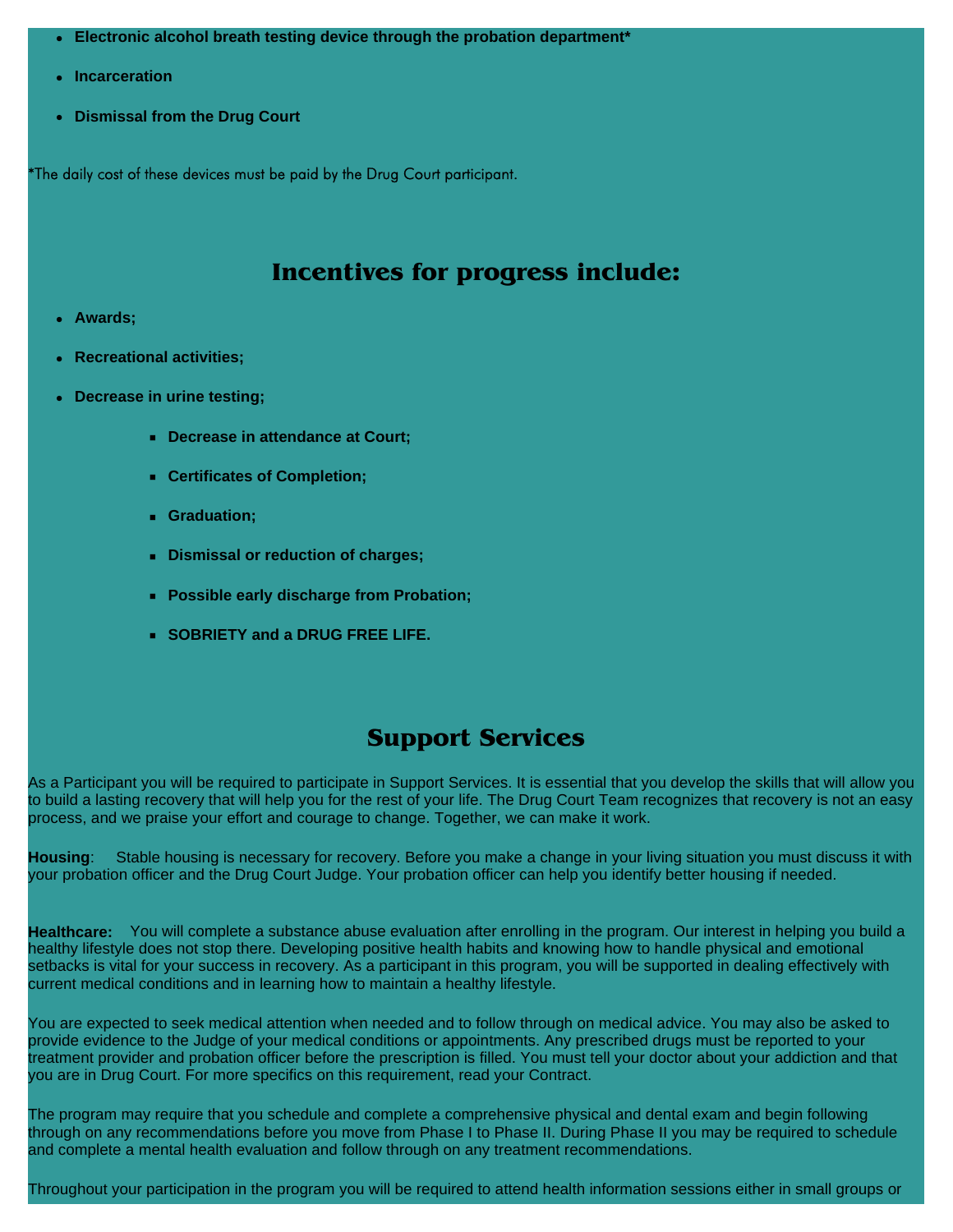individually. The sessions may include conflict resolution, nutrition, HIV prevention, and any other health related topics. Team members will help you schedule participation these.

**Education:** An important step in building your recovery is to begin doing things differently in all areas of your life, including education and employment.

During Phase I of the program, you will meet with appropriate agencies to create your Employment and Education Plan. Participants in Drug Court have different needs and interests. Your plan will be developed to meet your own needs and interests; the purpose is to build a plan that will develop your education, employment and life skills. Your Plan may include any of these areas:

**Life Skills:** perhaps you need help creating a budget to be able to manage living expenses or pay back loans, or maybe you would like to learn how to be a better parent. We can provide help, or make referrals to other agencies, in these and other areas where you feel you could use more information.

**GED:** work toward your high school equivalency diploma.

**Vocational:** to help you find job training in many fields.

Depending on your needs and interests, referrals may be made to other local educational resources.

**Employment:** Finding and keeping a meaningful full-time job that you like is an important part of building lasting success in recovery. Your probation officer will help you in meeting your employment goals. This work will include:

- Discovering what your interests and skills are;
- Locating and enrolling in the right training;
- Getting ready for work (including transportation, child care, proper clothing);
- Learning how to keep a job or advance in the one that you have.

The development and implementation of your education and employment plans will be done with the Drug Court Team, through referrals to appropriate community agencies.

**Mediation:** The Northern New York Center for Conflict Resolution offers many services. It can assist you with family and communication issues, and resolving conflicts that may prevent you from succeeding in your recovery program. Mediators can help you deal with a number of issues, such as:

- Landlord-Tenant: negotiating housing, leases, rent.
- Employer-Employee: negotiating with your employer a leave of absence, maintaining your job, personal issues.
- Neighbors/Roommates/Housemates: dealing with disputes, problems communications, finances, house rules, etc.

You may call the Center for Conflict Resolution directly at **563-1227**, or speak to your probation officer, to help you identify any conflicts that might undermine your Recovery and could possibly be resolved through Mediation.